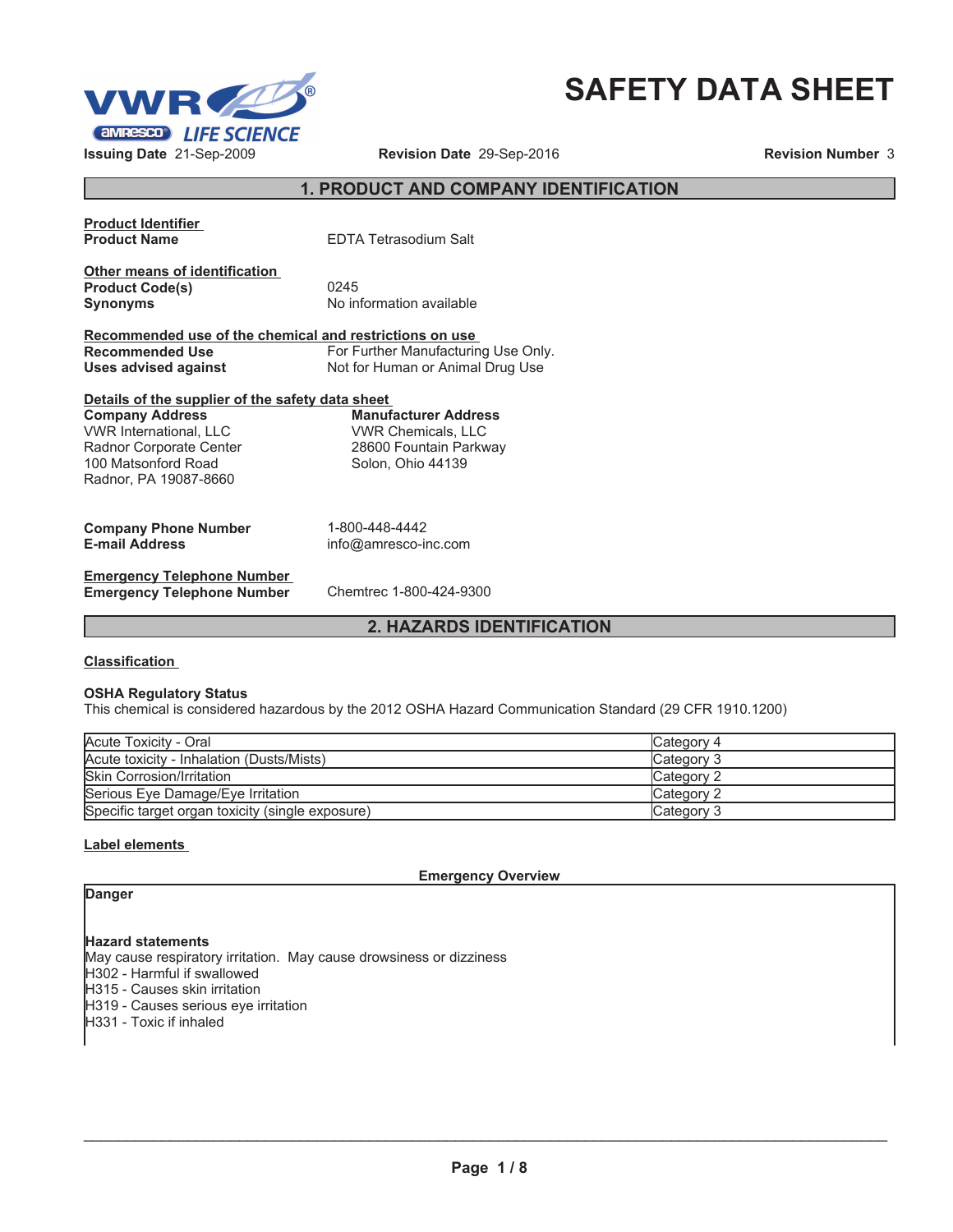

\_\_\_\_\_\_\_\_\_\_\_\_\_\_\_\_\_\_\_\_\_\_\_\_\_\_\_\_\_\_\_\_\_\_\_\_\_\_\_\_\_\_\_\_\_\_\_\_\_\_\_\_\_\_\_\_\_\_\_\_\_\_\_\_\_\_\_\_\_\_\_\_\_\_\_\_\_\_\_\_\_\_\_\_\_\_\_\_\_\_\_\_\_

## **Precautionary Statements - Prevention**

Wash face, hands and any exposed skin thoroughly after handling Do not eat, drink or smoke when using this product Avoid breathing dust/fume/gas/mist/vapors/spray Use only outdoors or in a well-ventilated area

IF IN EYES: Rinse cautiously with water for several minutes. Remove contact lenses, if present and easy to do. Continue rinsing If eye irritation persists: Get medical advice/attention IF ON SKIN: Wash with plenty of water and soap If skin irritation occurs: Get medical advice/attention Take off contaminated clothing and wash it before reuse IF INHALED: Remove person to fresh air and keep comfortable for breathing Call a POISON CENTER or doctor IF SWALLOWED: Call a POISON CENTER or doctor if you feel unwell Rinse mouth

## **Precautionary Statements - Storage**

Store in a well-ventilated place. Keep container tightly closed Store locked up

#### **Precautionary Statements - Disposal**

Dispose of contents/container to an approved waste disposal plant

## **Hazards not otherwise classified (HNOC)**

Not regulated

**Other Information**<br>Unknown Acute Toxicity

0 % of the mixture consists of ingredient(s) of unknown toxicity

# **3. COMPOSITION/INFORMATION ON INGREDIENTS**

| <b>Chemical Name</b>                                     | <b>CAS-No</b> | EC No. | Weight % | <b>Trade Secret</b> |
|----------------------------------------------------------|---------------|--------|----------|---------------------|
| <b>IEthvlenediaminetetraacetI</b><br>tetrasodium<br>ate. | 3235-36-4     |        | 95-100   | Not applicable      |

# **4. FIRST AID MEASURES**

## **First Aid Measures**

| <b>Eye Contact</b>  | Rinse thoroughly with plenty of water for at least 15 minutes, lifting lower and upper eyelids.<br>Consult a physician. |
|---------------------|-------------------------------------------------------------------------------------------------------------------------|
| <b>Skin Contact</b> | Wash off immediately with soap and plenty of water removing all contaminated clothes and<br>shoes.                      |
| <b>Inhalation</b>   | Move to fresh air. If not breathing, give artificial respiration.                                                       |
| Ingestion           | Never give anything by mouth to an unconscious person. Rinse mouth.                                                     |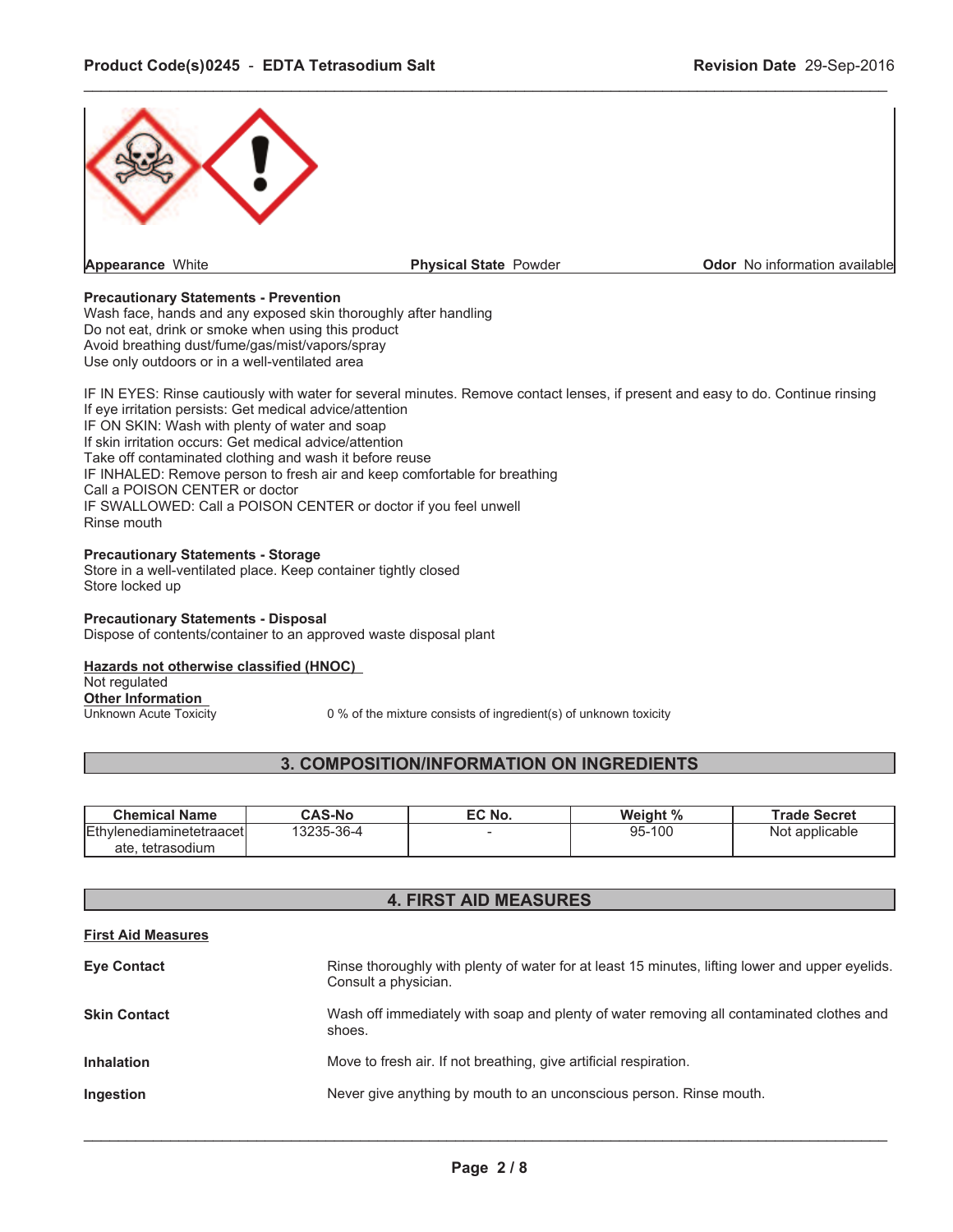## **Most important symptoms and effects, both acute and delayed**

**Most Important Symptoms/Effects** No information available.

## **Indication of any immediate medical attention and special treatment needed**

**Notes to Physician** Treat symptomatically.

## **5. FIRE-FIGHTING MEASURES**

\_\_\_\_\_\_\_\_\_\_\_\_\_\_\_\_\_\_\_\_\_\_\_\_\_\_\_\_\_\_\_\_\_\_\_\_\_\_\_\_\_\_\_\_\_\_\_\_\_\_\_\_\_\_\_\_\_\_\_\_\_\_\_\_\_\_\_\_\_\_\_\_\_\_\_\_\_\_\_\_\_\_\_\_\_\_\_\_\_\_\_\_\_

## **Suitable Extinguishing Media**

Use extinguishing measures that are appropriate to local circumstances and the surrounding environment.

**Unsuitable Extinguishing Media** No information available.

#### **Specific Hazards Arising from the Chemical**

No information available.

**Hazardous Combustion Products** Carbon oxides. Nitrogen oxides (NOx).

**Explosion Data Sensitivity to Mechanical Impact** None. **Sensitivity to Static Discharge** None.

#### **Protective Equipment and Precautions for Firefighters**

As in any fire, wear self-contained breathing apparatus pressure-demand, MSHA/NIOSH (approved or equivalent) and full protective gear.

## **6. ACCIDENTAL RELEASE MEASURES**

|                                                                                                                                                                                       | <b>Personal precautions, protective equipment and emergency procedures</b> |  |  |
|---------------------------------------------------------------------------------------------------------------------------------------------------------------------------------------|----------------------------------------------------------------------------|--|--|
| <b>Personal protection</b>                                                                                                                                                            | Ensure adequate ventilation, especially in confined areas.                 |  |  |
| <b>Environmental Precautions</b>                                                                                                                                                      |                                                                            |  |  |
| <b>Environmental Precautions</b>                                                                                                                                                      | See Section 12 for additional Ecological information.                      |  |  |
| Methods and material for containment and cleaning up                                                                                                                                  |                                                                            |  |  |
| <b>Methods for Containment</b>                                                                                                                                                        | Prevent further leakage or spillage if safe to do so.                      |  |  |
| Avoid dust formation. Pick up and transfer to properly labeled containers. Ventilate area<br><b>Methods for Cleaning Up</b><br>and wash spill site after material pickup is complete. |                                                                            |  |  |
|                                                                                                                                                                                       | 7. HANDLING AND STORAGE                                                    |  |  |
| Dessaudiana fan Oafs Handling                                                                                                                                                         |                                                                            |  |  |

#### **Precautions for Safe Handling**

Handling **Handle in accordance with good industrial hygiene and safety practice.** 

# **Conditions for safe storage, including any incompatibilities**

## **Storage** Keep containers tightly closed in a dry, cool and well-ventilated place.

**Incompatible Products** Strong oxidizing agents. Strong acids.

# **8. EXPOSURE CONTROLS/PERSONAL PROTECTION**

**Control parameters**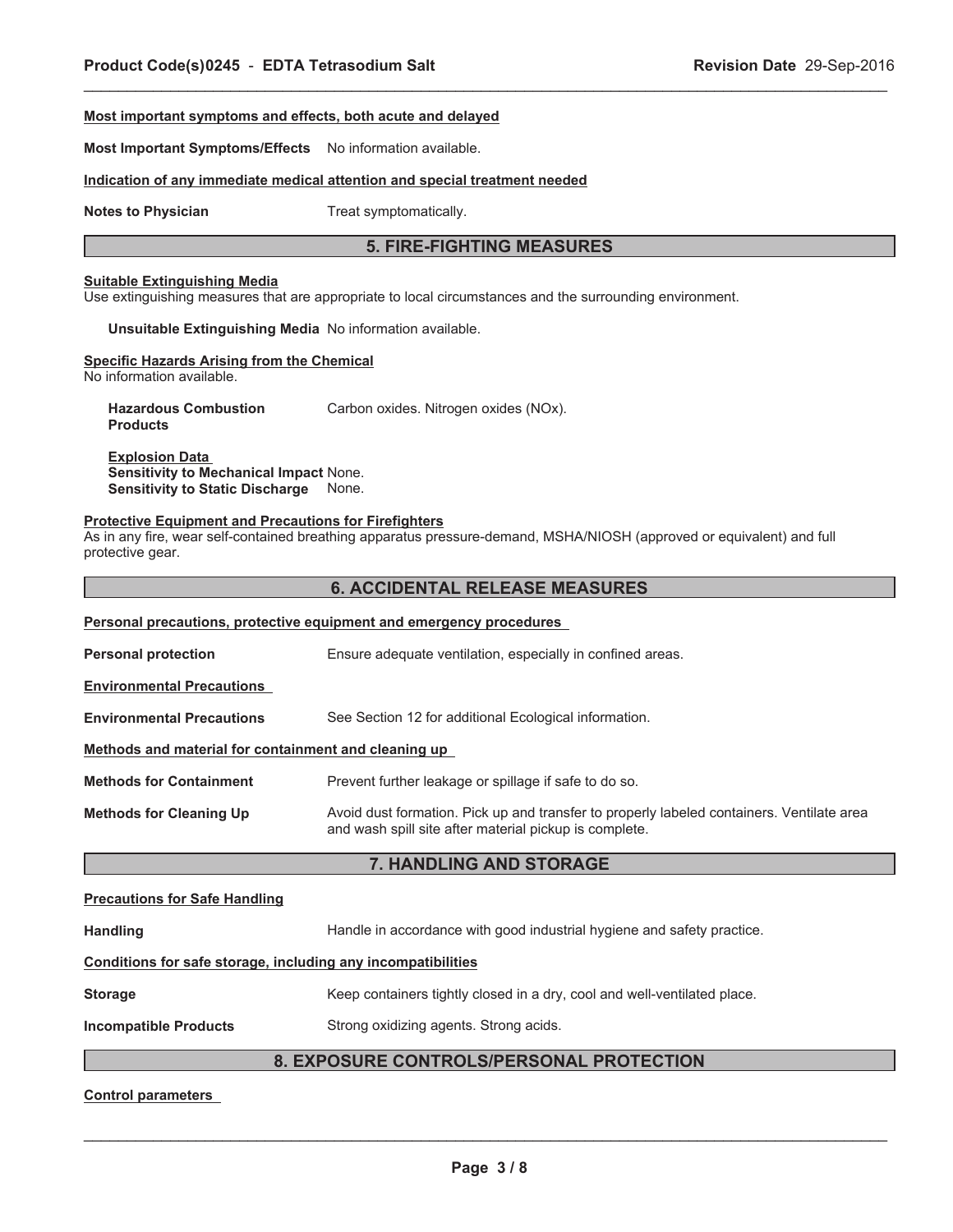**Exposure Guidelines** This product does not contain any hazardous materials with occupational exposure limits established by the region specific regulatory bodies.

| ----------------<br>.        |                  |                 |                   |  |
|------------------------------|------------------|-----------------|-------------------|--|
| <b>Chemical Name</b>         | <b>ACGIH TLV</b> | <b>OSHA PEL</b> | <b>NIOSH IDLH</b> |  |
| Ethvlenediaminetetraacetate, |                  |                 |                   |  |
| tetrasodium                  |                  |                 |                   |  |
| 13235-36-4                   |                  |                 |                   |  |

\_\_\_\_\_\_\_\_\_\_\_\_\_\_\_\_\_\_\_\_\_\_\_\_\_\_\_\_\_\_\_\_\_\_\_\_\_\_\_\_\_\_\_\_\_\_\_\_\_\_\_\_\_\_\_\_\_\_\_\_\_\_\_\_\_\_\_\_\_\_\_\_\_\_\_\_\_\_\_\_\_\_\_\_\_\_\_\_\_\_\_\_\_

# **Appropriate engineering controls**

| <b>Engineering Measures</b>                                           | Showers<br>Eyewash stations<br>Ventilation systems.                                                                                                                                                                                                                                                                         |  |
|-----------------------------------------------------------------------|-----------------------------------------------------------------------------------------------------------------------------------------------------------------------------------------------------------------------------------------------------------------------------------------------------------------------------|--|
| Individual protection measures, such as personal protective equipment |                                                                                                                                                                                                                                                                                                                             |  |
| <b>Eye/Face Protection</b>                                            | Safety glasses with side-shields.                                                                                                                                                                                                                                                                                           |  |
| <b>Skin and Body Protection</b>                                       | Wear protective gloves/clothing.                                                                                                                                                                                                                                                                                            |  |
| <b>Respiratory Protection</b>                                         | If exposure limits are exceeded or irritation is experienced. NIOSH approved respiratory<br>protection should be worn. Positive-pressure supplied air respirators may be required for<br>high airborne contaminant concentrations. Respiratory protection must be provided in<br>accordance with current local regulations. |  |
| <b>Hygiene Measures</b>                                               | Handle in accordance with good industrial hygiene and safety practice.                                                                                                                                                                                                                                                      |  |

# **9. PHYSICAL AND CHEMICAL PROPERTIES**

## **Information on basic physical and chemical properties**

| <b>Physical State</b>            | Powder                   |                       |                          |
|----------------------------------|--------------------------|-----------------------|--------------------------|
| <b>Appearance</b>                | White                    | Odor                  | No information available |
| Color                            | No information available | <b>Odor Threshold</b> | No information available |
| <b>Property</b>                  | <b>Values</b>            | Remarks • Method      |                          |
| pН                               | No information available |                       |                          |
| Melting point/freezing point     |                          |                       |                          |
| <b>Boiling Point/Range</b>       | No information available |                       |                          |
| Flash Point (High in °C)         | No information available |                       |                          |
| <b>Evaporation Rate</b>          | No information available |                       |                          |
| Flammability (solid, gas)        | No information available |                       |                          |
| <b>Flammability Limit in Air</b> |                          |                       |                          |
| <b>Upper flammability limit:</b> | No information available |                       |                          |
| <b>Lower flammability limit:</b> | No information available |                       |                          |
| <b>Vapor pressure</b>            | No information available |                       |                          |
| <b>Vapor Density</b>             | No information available |                       |                          |
| <b>Specific Gravity</b>          | No information available |                       |                          |
| <b>Water Solubility</b>          | No information available |                       |                          |
| Solubility in other solvents     | No information available |                       |                          |
| <b>Partition coefficient</b>     | No information available |                       |                          |
| <b>Autoignition Temperature</b>  | No information available |                       |                          |
| <b>Decomposition Temperature</b> | No information available |                       |                          |
| <b>Kinematic viscosity</b>       | No information available |                       |                          |
| <b>Dynamic viscosity</b>         | No information available |                       |                          |
| <b>Explosive Properties</b>      | No information available |                       |                          |
| <b>Oxidizing Properties</b>      | No information available |                       |                          |
| <b>Other Information</b>         |                          |                       |                          |
| <b>Softening Point</b>           | No information available |                       |                          |
| <b>Molecular Weight</b>          | No information available |                       |                          |
| <b>VOC Content</b>               | No information available |                       |                          |
| <b>Density</b>                   | No information available |                       |                          |
| Bulk Density                     | No information available |                       |                          |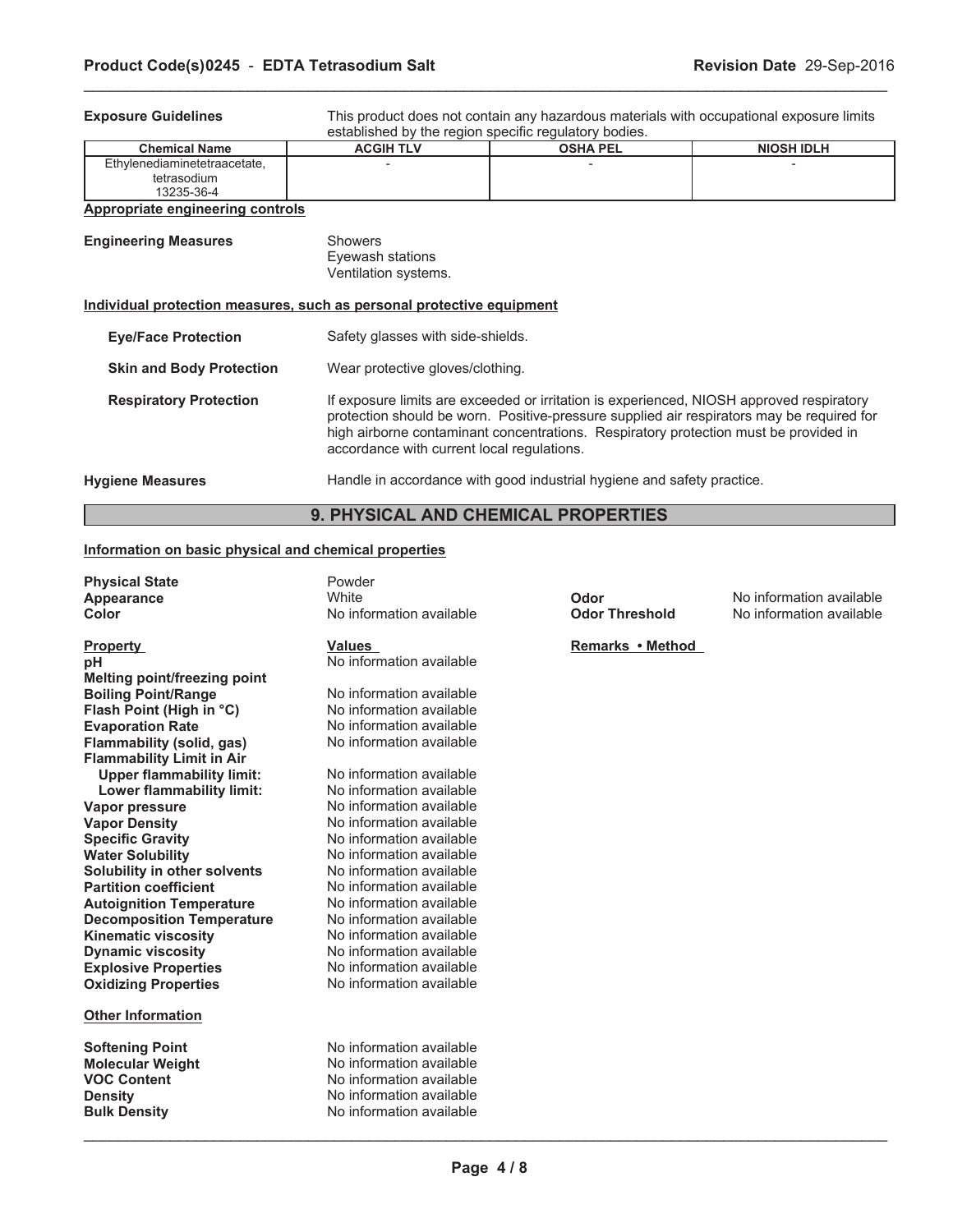# **10. STABILITY AND REACTIVITY**

\_\_\_\_\_\_\_\_\_\_\_\_\_\_\_\_\_\_\_\_\_\_\_\_\_\_\_\_\_\_\_\_\_\_\_\_\_\_\_\_\_\_\_\_\_\_\_\_\_\_\_\_\_\_\_\_\_\_\_\_\_\_\_\_\_\_\_\_\_\_\_\_\_\_\_\_\_\_\_\_\_\_\_\_\_\_\_\_\_\_\_\_\_

**Reactivity** No data available

**Chemical Stability** Stable under recommended storage conditions. **Possibility of Hazardous Reactions** None under normal processing. **Conditions to Avoid** Extremes of temperature and direct sunlight. **Incompatible Materials** Strong oxidizing agents. Strong acids. **Hazardous Decomposition Products** Carbon oxides. Nitrogen oxides (NOx).

# **11. TOXICOLOGICAL INFORMATION**

## **Information on likely routes of exposure**

## **Product Information**

| <b>Inhalation</b>   | Toxic by inhalation.  |
|---------------------|-----------------------|
| <b>Eye Contact</b>  | Irritating to eyes.   |
| <b>Skin Contact</b> | Irritating to skin.   |
| Ingestion           | Harmful if swallowed. |
|                     |                       |

| <b>Chemical Name</b>         | ∟D50 Oral | <b>LD50 Dermal</b> | ∟C50 Inhalation |
|------------------------------|-----------|--------------------|-----------------|
| Ethylenediaminetetraacetate, |           |                    |                 |
| <b>Itetrasodium</b>          |           |                    |                 |
| 13235-36-4                   |           |                    |                 |

## **Information on toxicological effects**

**Symptoms** No information available.

## **Delayed and immediate effects as well as chronic effects from short and long-term exposure**

| <b>Sensitization</b><br><b>Mutagenic Effects</b><br>Carcinogenicity                                                          |              | No information available.<br>No information available.<br>No information available.                              |            |             |  |
|------------------------------------------------------------------------------------------------------------------------------|--------------|------------------------------------------------------------------------------------------------------------------|------------|-------------|--|
| <b>Chemical Name</b>                                                                                                         | <b>ACGIH</b> | <b>IARC</b>                                                                                                      | <b>NTP</b> | <b>OSHA</b> |  |
| Ethylenediaminetetraacetate<br>l. tetrasodium<br>  13235-36-4                                                                |              |                                                                                                                  |            |             |  |
| <b>Reproductive Toxicity</b><br><b>STOT - single exposure</b><br><b>STOT - repeated exposure</b><br><b>Aspiration hazard</b> |              | No information available.<br>No information available.<br>No information available.<br>No information available. |            |             |  |

**Numerical measures of toxicity - Product Information**

**Unknown Acute Toxicity** 0 % of the mixture consists of ingredient(s) of unknown toxicity **The following values are calculated based on chapter 3.1 of the GHS document** .

# **12. ECOLOGICAL INFORMATION**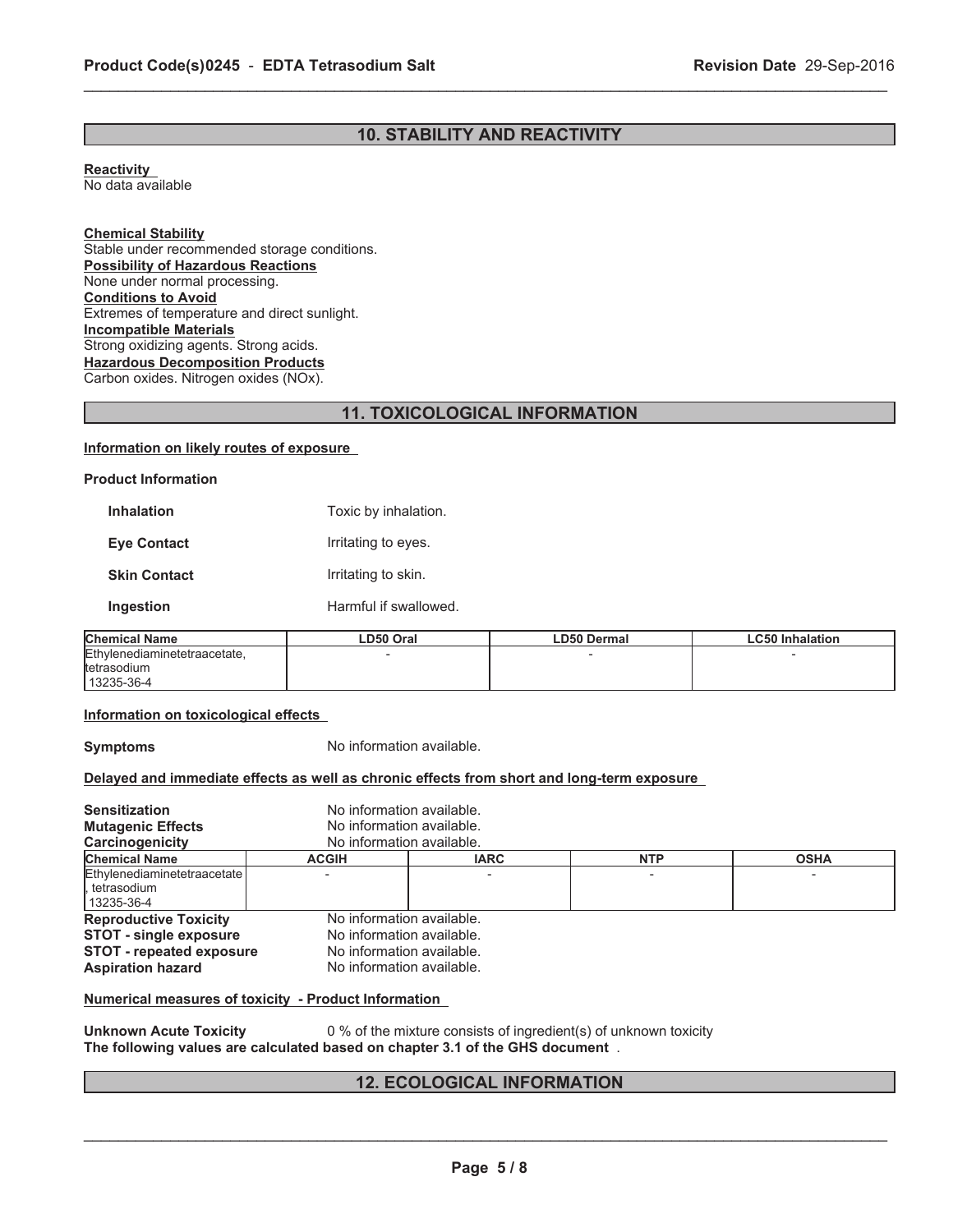## **Ecotoxicity**

100% of the mixture consists of components(s) of unknown hazards to the aquatic environment

| <b>Chemical Name</b>         | Algae/aquatic plants | <b>Toxicity to Fish</b> | Crustacea |
|------------------------------|----------------------|-------------------------|-----------|
| Ethylenediaminetetraacetate, |                      |                         |           |
| tetrasodium                  |                      |                         |           |
| 13235-36-4                   |                      |                         |           |

\_\_\_\_\_\_\_\_\_\_\_\_\_\_\_\_\_\_\_\_\_\_\_\_\_\_\_\_\_\_\_\_\_\_\_\_\_\_\_\_\_\_\_\_\_\_\_\_\_\_\_\_\_\_\_\_\_\_\_\_\_\_\_\_\_\_\_\_\_\_\_\_\_\_\_\_\_\_\_\_\_\_\_\_\_\_\_\_\_\_\_\_\_

#### **Persistence and Degradability**

No information available.

#### **Bioaccumulation/Accumulation**

No information available.

| <b>Chemical Name</b>                                   | ---<br>coefficient<br>Partition |  |
|--------------------------------------------------------|---------------------------------|--|
| Ethylenediaminetetraacetate.<br>tetrasodium<br>3235-36 |                                 |  |

**Other Adverse Effects** No information available

# **13. DISPOSAL CONSIDERATIONS**

#### **Waste treatment methods**

Waste Disposal Method **Dispose of material in accordance with all federal**, state, and local regulations.

**Contaminated Packaging** Do not re-use empty containers.

| <b>Chemical Name</b>           | <b>RCRA - Halogenated</b><br><b>Organic Compounds</b> | <b>RCRA - P Series Wastes</b> | <b>RCRA - F Series Wastes</b> | <b>RCRA - K Series Wastes</b> |
|--------------------------------|-------------------------------------------------------|-------------------------------|-------------------------------|-------------------------------|
| lEthvlenediaminetetraacetate l |                                                       |                               |                               |                               |
| tetrasodium                    |                                                       |                               |                               |                               |
| 13235-36-4                     |                                                       |                               |                               |                               |

| <b>Chemical Name</b>                     | California Hazardous Waste Status |  |
|------------------------------------------|-----------------------------------|--|
| Ethvlenediaminetetraacetate, tetrasodium |                                   |  |
| 13235-36-4                               |                                   |  |

# **14. TRANSPORT INFORMATION**

| <u>DOT</u>  | Not regulated |
|-------------|---------------|
| <b>IATA</b> | Not regulated |

# **15. REGULATORY INFORMATION**

| <b>International Inventories</b> |                 |
|----------------------------------|-----------------|
| <b>TSCA</b>                      | Does not comply |
| <b>DSL/NDSL</b>                  | Does not comply |
| <b>EINECS/ELINCS</b>             | Does not Comply |
| <b>ENCS</b>                      | Complies        |
| <b>IECSC</b>                     | Complies        |
| <b>KECL</b>                      | Does not Comply |
| <b>PICCS</b>                     | Complies        |
| <b>AICS</b>                      | Complies        |

**Legend:**

**TSCA** - United States Toxic Substances Control Act Section 8(b) Inventory **DSL/NDSL** - Canadian Domestic Substances List/Non-Domestic Substances List **EINECS/ELINCS** - European Inventory of Existing Commercial Chemical Substances/EU List of Notified Chemical Substances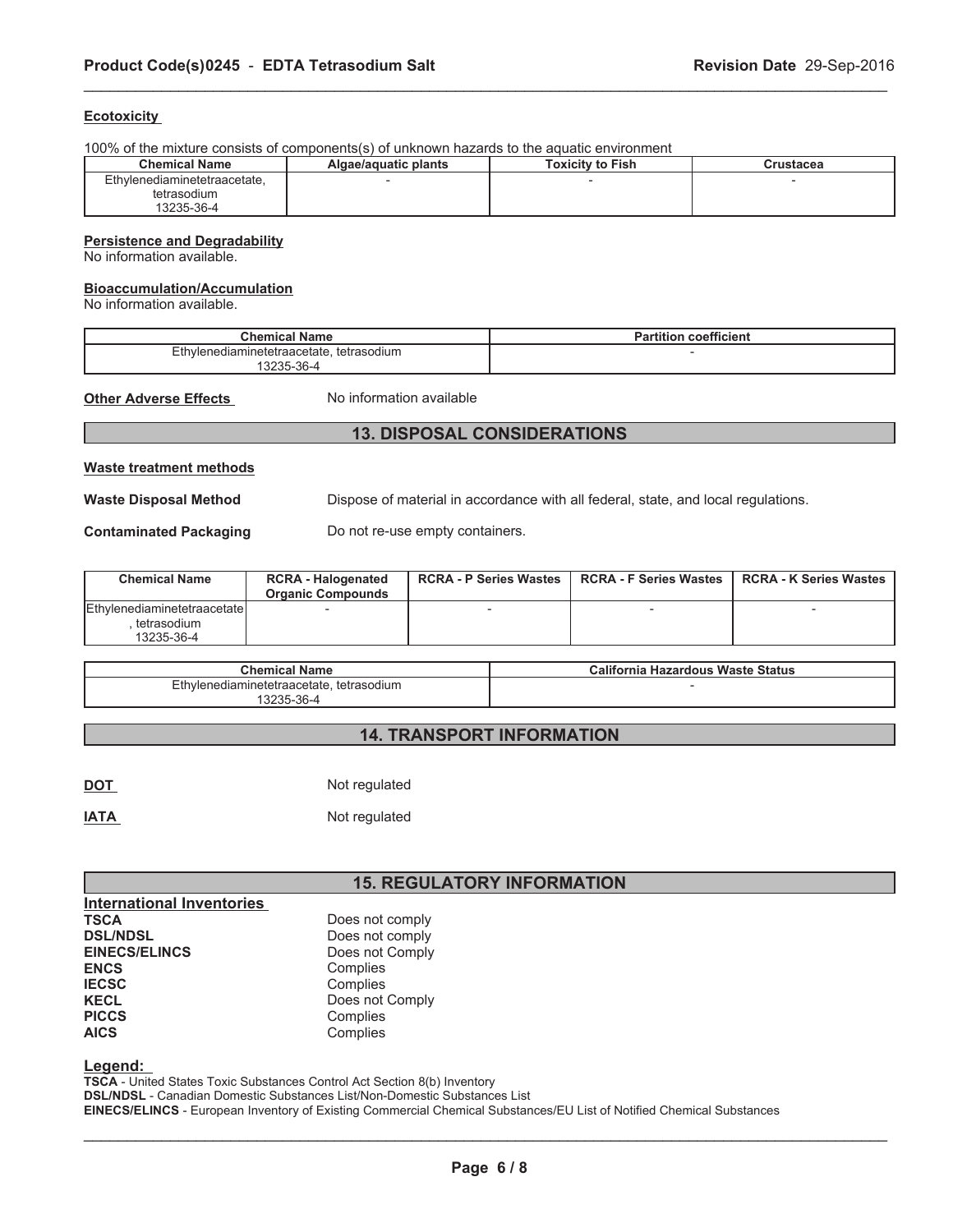**ENCS** - Japan Existing and New Chemical Substances **IECSC** - China Inventory of Existing Chemical Substances

**KECL** - Korean Existing and Evaluated Chemical Substances

**PICCS** - Philippines Inventory of Chemicals and Chemical Substances

**AICS** - Australian Inventory of Chemical Substances

## **U.S. Federal Regulations**

# **SARA 313**

Section 313 of Title III of the Superfund Amendments and Reauthorization Act of 1986 (SARA). This product does not contain any chemicals which are subject to the reporting requirements of the Act and Title 40 of the Code of Federal Regulations, Part 372.

\_\_\_\_\_\_\_\_\_\_\_\_\_\_\_\_\_\_\_\_\_\_\_\_\_\_\_\_\_\_\_\_\_\_\_\_\_\_\_\_\_\_\_\_\_\_\_\_\_\_\_\_\_\_\_\_\_\_\_\_\_\_\_\_\_\_\_\_\_\_\_\_\_\_\_\_\_\_\_\_\_\_\_\_\_\_\_\_\_\_\_\_\_

| Component                                | <b>SARA</b><br>242<br>Threshold Values %<br>د ۱د |
|------------------------------------------|--------------------------------------------------|
| Ethylenediaminetetraacetate, tetrasodium |                                                  |
| $95-100$<br>3235-36-4                    |                                                  |

## **SARA 311/312 Hazard Categories**

| <b>Acute Health Hazard</b>               | <b>Yes</b> |
|------------------------------------------|------------|
| <b>Chronic Health Hazard</b>             | No         |
| <b>Fire Hazard</b>                       | No         |
| <b>Sudden Release of Pressure Hazard</b> | No         |
| <b>Reactive Hazard</b>                   | Nο         |

## **Clean Water Act**

This product does not contain any substances regulated as pollutants pursuant to the Clean Water Act (40 CFR 122.21 and 40 CFR 122.42)

| <b>Chemical Name</b>                                     | <b>CWA - Reportable</b><br><b>Quantities</b> | <b>CWA - Toxic Pollutants</b> | <b>CWA - Priority Pollutants</b> | <b>CWA - Hazardous</b><br><b>Substances</b> |
|----------------------------------------------------------|----------------------------------------------|-------------------------------|----------------------------------|---------------------------------------------|
| Ethylenediaminetetraacetate<br>tetrasodium<br>13235-36-4 |                                              |                               |                                  |                                             |

# **CERCLA**

This material, as supplied, does not contain any substances regulated as hazardous substances under the Comprehensive Environmental Response Compensation and Liability Act (CERCLA) (40 CFR 302) or the Superfund Amendments and Reauthorization Act (SARA) (40 CFR 355). There may be specific reporting requirements at the local, regional, or state level pertaining to releases of this material

| <b>Chemical Name</b>                                      | <b>Hazardous Substances RQs</b> | <b>Extremely Hazardous Substances</b><br><b>RQs</b> | RQ |
|-----------------------------------------------------------|---------------------------------|-----------------------------------------------------|----|
| Ethylenediaminetetraacetate,<br>tetrasodium<br>13235-36-4 |                                 |                                                     |    |

## **U.S. State Regulations**

#### **California Proposition 65**

This product does not contain any Proposition 65 chemicals.

| ' Nam⊾<br>∵nemıcaı                                                                                             | .<br>Prop. 65<br>انalitor<br>rnia |  |
|----------------------------------------------------------------------------------------------------------------|-----------------------------------|--|
| $-tk$<br>イタクタド<br>5-36-4<br>jamine<br>rasodium<br>tetra<br><b>IVIAI</b><br>ietetraacetate<br>ت⊂ےت<br>–…<br>ັບບ |                                   |  |
| - -                                                                                                            |                                   |  |

#### **U.S. State Right-to-Know Regulations**

| <b>Chemical Name</b>         | <b>New Jersey</b> | <b>Massachusetts</b> | <b>Pennsylvania</b> |
|------------------------------|-------------------|----------------------|---------------------|
| Ethvlenediaminetetraacetate. |                   |                      |                     |
| tetrasodium                  |                   |                      |                     |
| 13235-36-4                   |                   |                      |                     |

**U.S. EPA Label Information**

**EPA Pesticide Registration Number** Not regulated

# **16. OTHER INFORMATION**

## **Issuing Date** 21-Sep-2009